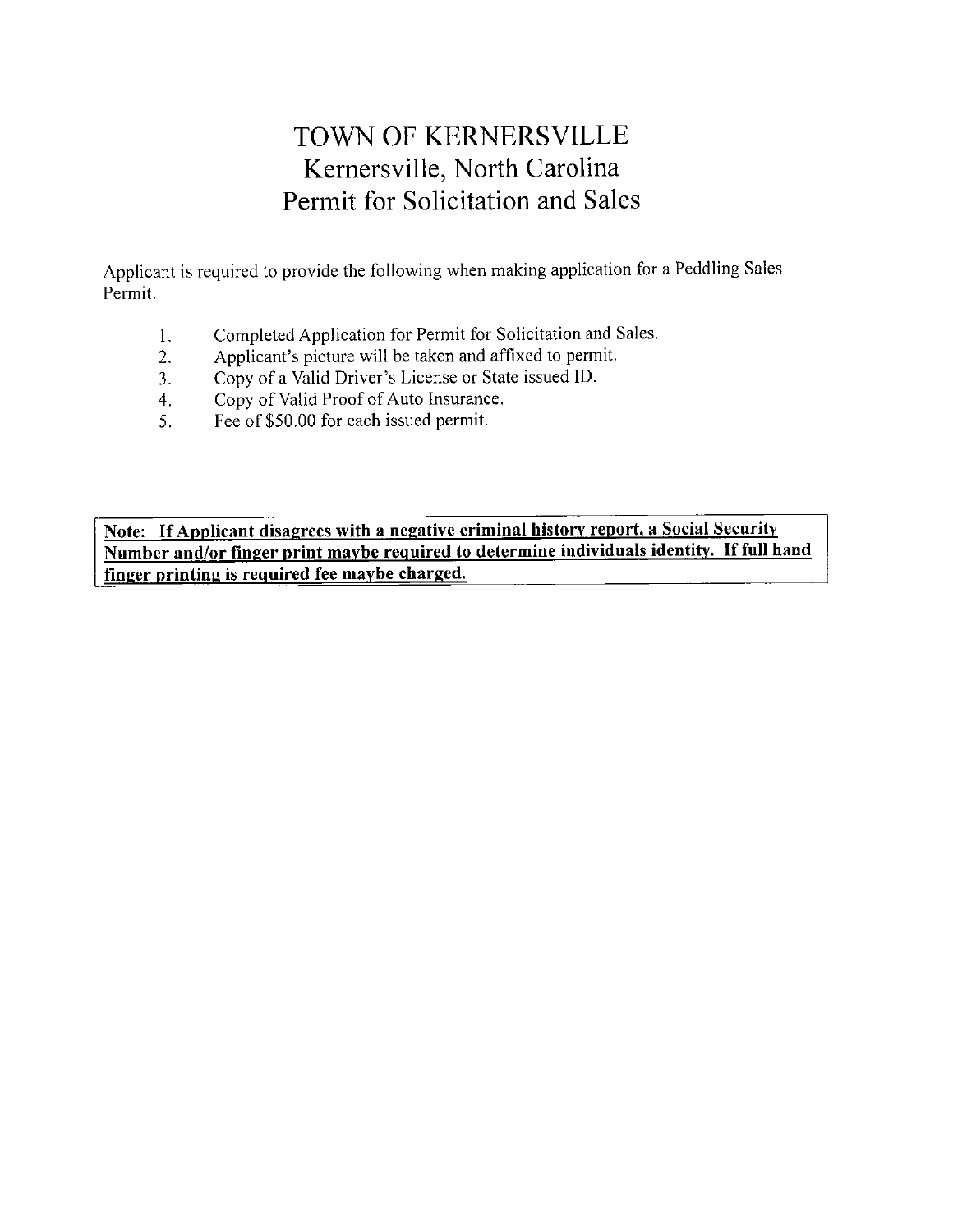#### **AUTHORITY FOR RELEASE OF INFORMATION**

| I authorize the Kernersville Police Department to perform a criminal background check in<br>connection with my application for a |                      |            | Permit to be issued by the |
|----------------------------------------------------------------------------------------------------------------------------------|----------------------|------------|----------------------------|
| Town of Kernersville.                                                                                                            | (insert permit type) |            |                            |
| (Print or Type Legibly)                                                                                                          |                      |            |                            |
| Last Name                                                                                                                        | First                | Middle     | Maiden                     |
| Social Security Number                                                                                                           | Date of Birth        | <b>Sex</b> | Race                       |

I understand that the information obtained by the Kernersville Police Department in its performance of a criminal background check will be used in determining my suitability for the permit (set forth above) I have applied for.

| Date: |  |  |  |
|-------|--|--|--|

SNIOK\POLICE\AUTHORITY FOR RELEASE OF INFORMATION feb 2010.doc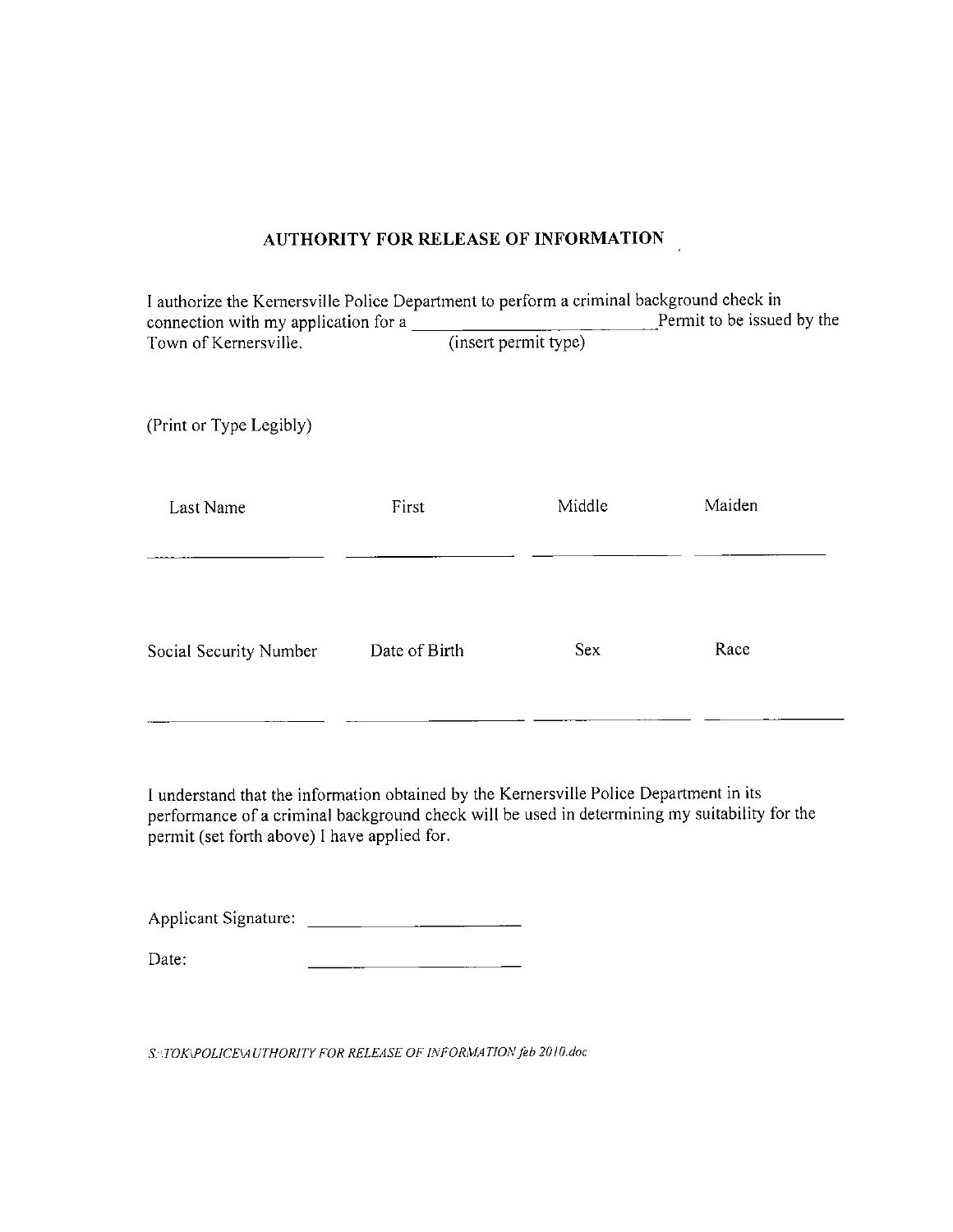| ä                             | OF KERNERS                              | <b>Town of Kernersville</b><br>P. O. Box 728, Kernersville, NC 27285<br>(336) 992-0404 office, (336) 996-4822 fax |                                                                                                                                                                                                            |
|-------------------------------|-----------------------------------------|-------------------------------------------------------------------------------------------------------------------|------------------------------------------------------------------------------------------------------------------------------------------------------------------------------------------------------------|
| NCORPORATED                   |                                         | Permit for Solicitation and Sales Application                                                                     |                                                                                                                                                                                                            |
|                               |                                         | Please Print                                                                                                      |                                                                                                                                                                                                            |
|                               |                                         | Check type of permit request Peddlers: _______ Itinerant: ______<br>(drivers license required for all permits.)   |                                                                                                                                                                                                            |
|                               |                                         |                                                                                                                   |                                                                                                                                                                                                            |
|                               |                                         |                                                                                                                   |                                                                                                                                                                                                            |
|                               |                                         |                                                                                                                   |                                                                                                                                                                                                            |
|                               |                                         |                                                                                                                   |                                                                                                                                                                                                            |
|                               |                                         |                                                                                                                   |                                                                                                                                                                                                            |
|                               |                                         |                                                                                                                   |                                                                                                                                                                                                            |
|                               |                                         |                                                                                                                   | Social Security #: _______________DOB: ___________________DL#: _______________________State: _____________                                                                                                 |
|                               |                                         |                                                                                                                   | Have you been convicted or pleaded no contest to any crimes within the past ten (10) years? $Y/N$                                                                                                          |
|                               |                                         | If yes, list all felonies and all misdemeanors within the last ten years.                                         |                                                                                                                                                                                                            |
|                               |                                         |                                                                                                                   | Description of each motor vehicle intended to be used by the applicant: Make: _____________________<br>Model: __________________Year: ____________Color: ________________License Tag #: __________________ |
|                               |                                         |                                                                                                                   |                                                                                                                                                                                                            |
|                               | Business/Employer Name (if applicable): |                                                                                                                   |                                                                                                                                                                                                            |
|                               |                                         |                                                                                                                   |                                                                                                                                                                                                            |
|                               |                                         |                                                                                                                   |                                                                                                                                                                                                            |
|                               |                                         |                                                                                                                   |                                                                                                                                                                                                            |
|                               |                                         |                                                                                                                   |                                                                                                                                                                                                            |
|                               |                                         |                                                                                                                   |                                                                                                                                                                                                            |
|                               |                                         |                                                                                                                   | What specifically are you requesting to do? (Type of Sales or Services)_____________________________                                                                                                       |
|                               |                                         |                                                                                                                   |                                                                                                                                                                                                            |
|                               |                                         | If this is private property, owner's permission in writing is required.                                           |                                                                                                                                                                                                            |
|                               |                                         |                                                                                                                   |                                                                                                                                                                                                            |
|                               |                                         | A PERMIT IS SUBJECT TO REVOCATION IF ANY INFORMATION IS FALISFIED.                                                |                                                                                                                                                                                                            |
| <b>Signature of Applicant</b> |                                         | Title                                                                                                             | Date                                                                                                                                                                                                       |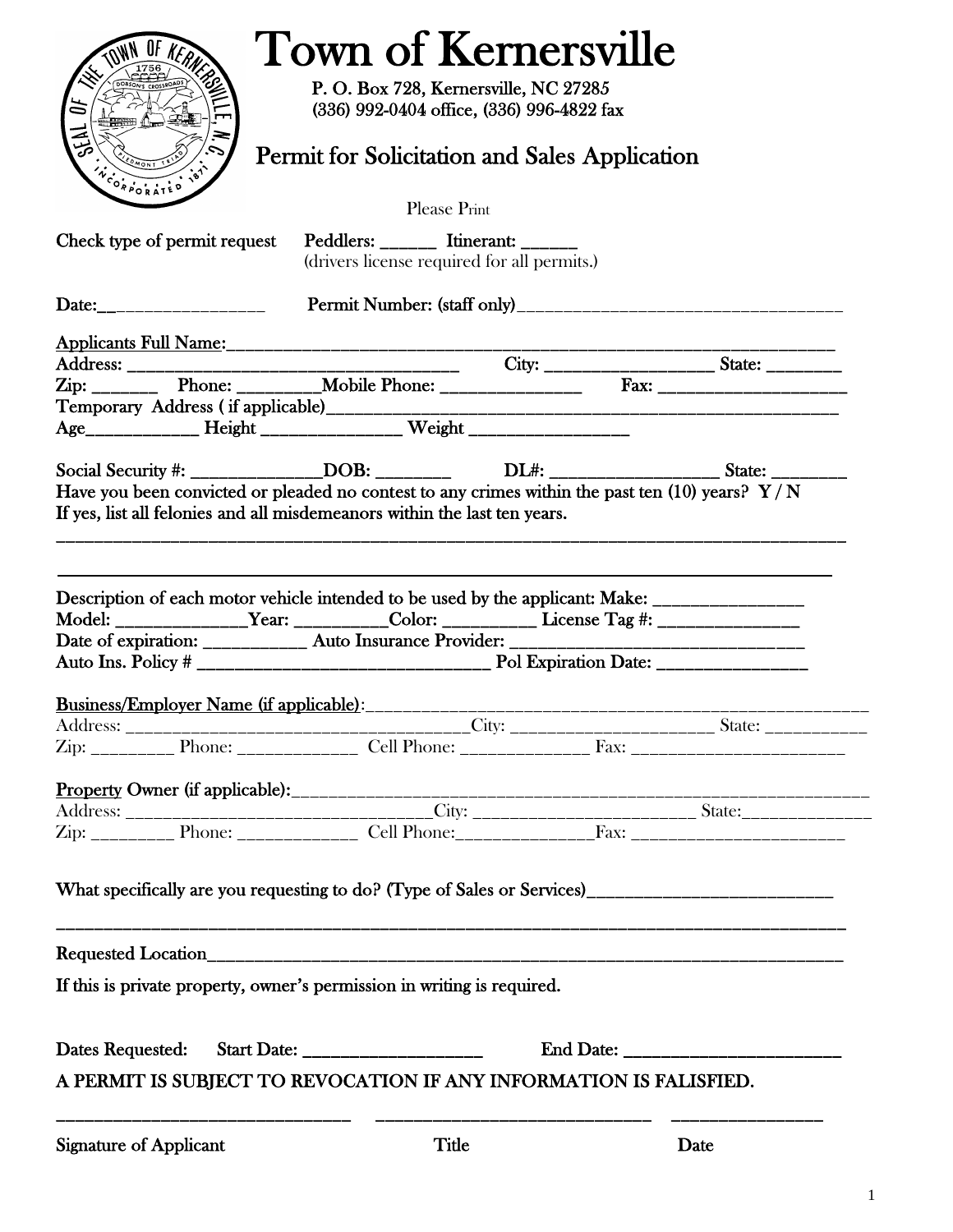Office Use Only, Applicants do not write on this page:

# POLICE DEPARTMENT:

..

| Recommended Approval: _____  | Recommended Denial: |  |
|------------------------------|---------------------|--|
| Date:                        | Kv•                 |  |
| Special Conditions/Comments: |                     |  |
|                              |                     |  |

# ZONING OFFICE:

| Recommended Approval: _____ Recommended Denial: _____ |           |        |               |                   |  |
|-------------------------------------------------------|-----------|--------|---------------|-------------------|--|
|                                                       |           |        |               |                   |  |
|                                                       |           |        |               |                   |  |
|                                                       |           |        |               |                   |  |
|                                                       |           |        |               |                   |  |
|                                                       |           |        |               |                   |  |
|                                                       |           |        |               | TOTAL FEE:        |  |
| <b>COPIES TO:</b>                                     | APPLICANT | ZONING | <b>POLICE</b> | <b>TOWN CLERK</b> |  |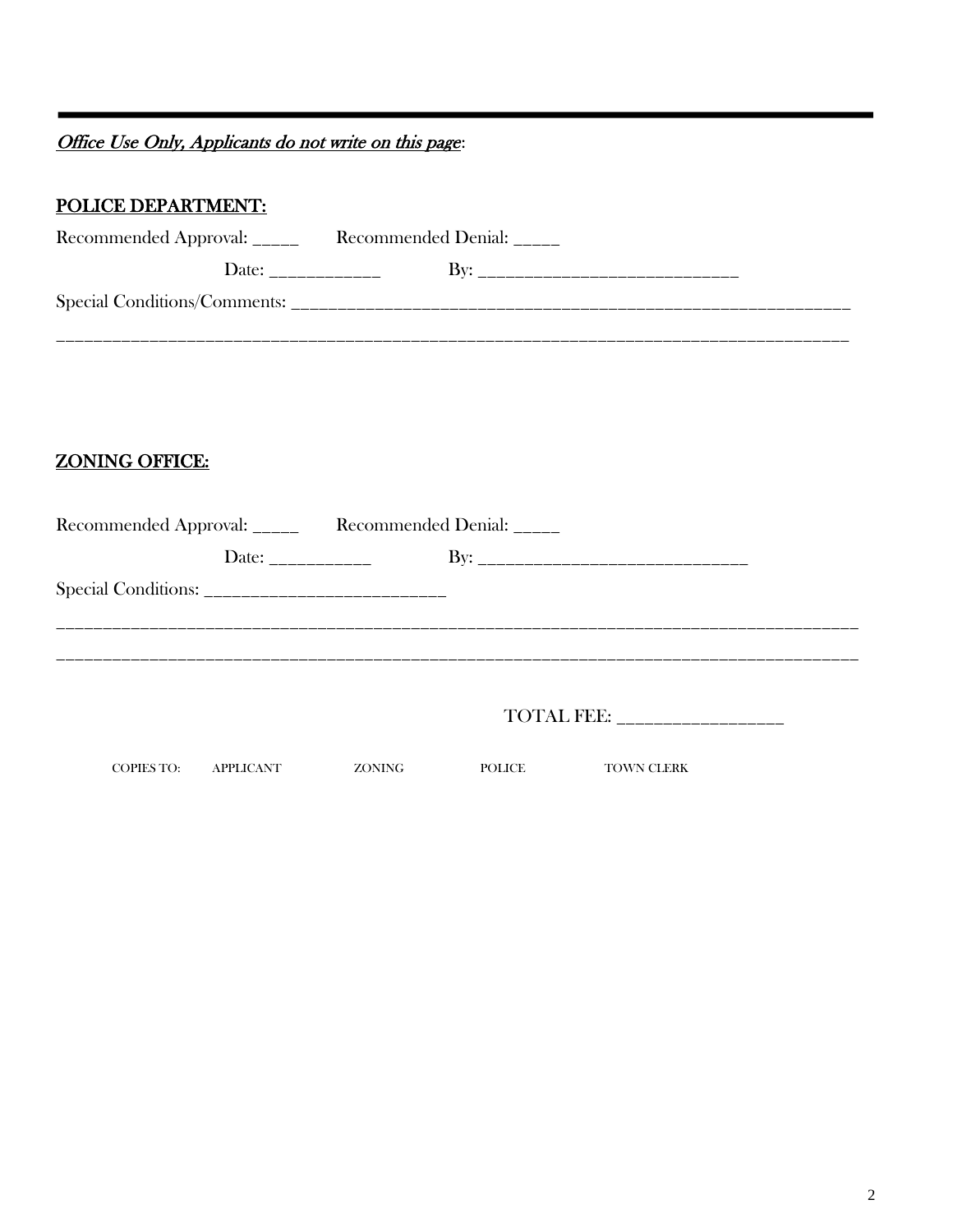# Departmental Guidelines to follow in Processing an Application for Solicitation and Sales from the Town of Kernersville.

For processing a Permit for Solicitation and Sales, the completed application needs to be routed to the following departments:

#### Police Community Development Town Clerk

As your department reviews the customer's request, provide an authorized signature and forward the application to the next department. On the back of the application please provide a signature and indicate on the appropriate blanks "approved, denied, or not applicable". If your department approves or denies a request please indicate any special conditions, reasons or requirements on the lines stated: "Special Conditions/Comments". A signature from each department is still needed in cases that are not applicable to your issuance.

The Planning and Zoning Office will review the location, zoning to determine if the use is allowable in the zoning district requested, if overlay districts apply, and any other permits are needed (such as home occupation or zoning permits).

The Police Department will review the applicant's criminal record to determine if the applicant has been convicted of any felony charges. A felony conviction will result in denial of the permit.

Before the applicant leaves, please make sure to check what he or she is applying for and ensure the application includes a copy of a valid driver's license and that a picture has been taken of the applicant.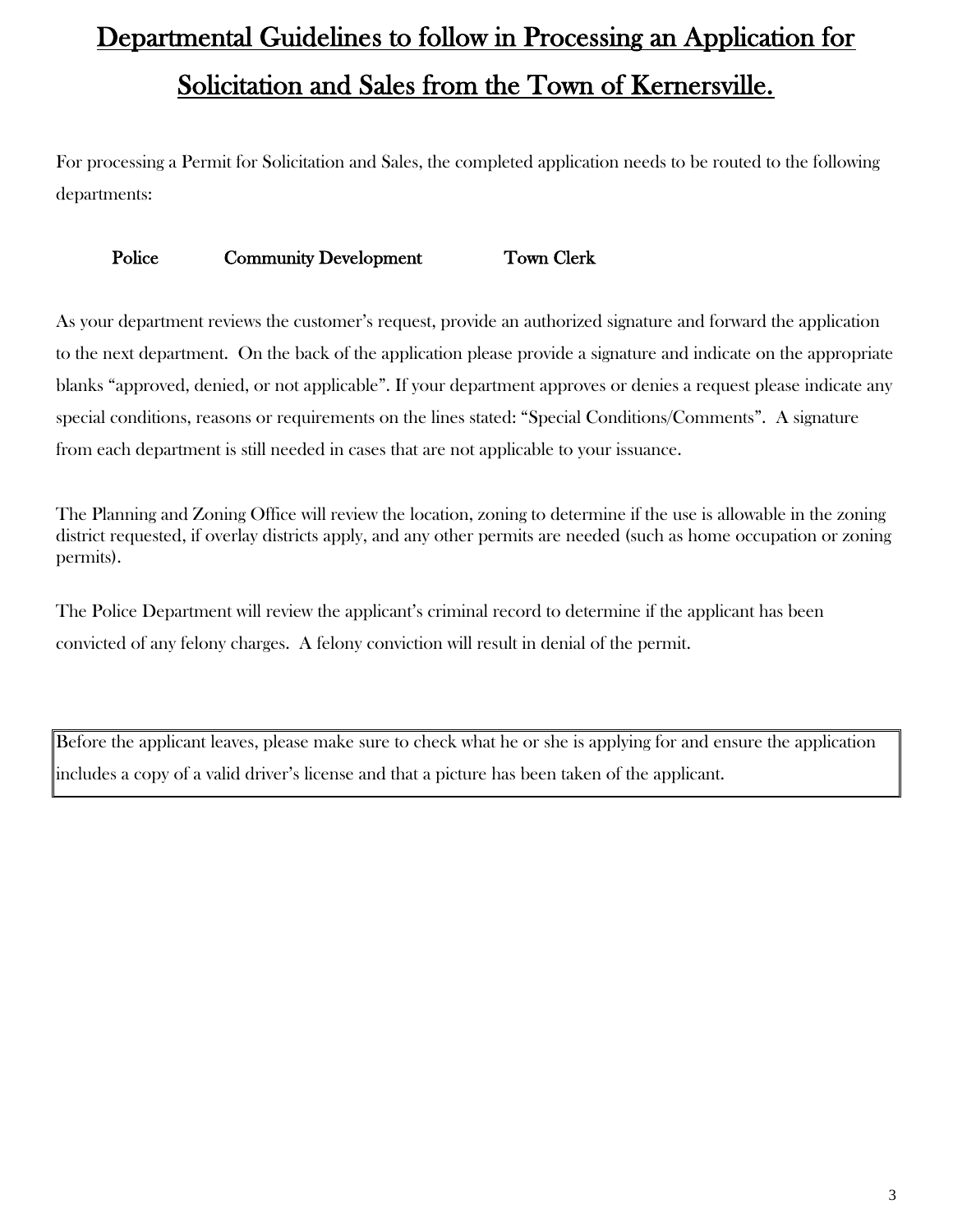#### ORDINANCE NO. O-2012-18

#### ORDINANCE AMENDING CHAPTER 5, ARTICLE IV AND THE SCHEDULE OF FEES OF THE TOWN OF KERNERSVILLE CODE OF ORDINANCES

WHEREAS, the Board of Aldermen of the Town of Kernersville has enacted regulations related to the door to door selling of goods and services and solicitation of orders to promote the public health, safety and welfare; and

WHEREAS, the Town staff has recommended that some modifications be made to the ordinance to procure additional information from applicants, allow a more reasonable time for renewal, and increase the fee for such permits to an amount sufficient to recoup the costs of the Town in administering the Ordinance; and

WHEREAS, the Board of Aldermen has reviewed the suggested modifications and the rationale for the changes and agrees that it is in the best interest of the Town to adopt those changes.

NOW, THEREFORE, BE IT HEREBY ORDAINED BY THE BOARD OF ALDERMEN of the Town of Kernersville that:

1. Section  $5-76(c)(9)$  be amended to read as follows:

"Description of each automobile or other vehicle used by the applicant showing the make, model, body style, color and license number, if applicable, together with proof of liability insurance for each such vehicle."

2. Section  $5-76(c)(6)$  be amended to read as follows:

"Time period for which the application is sought with a maximum time period permitted of six months provided that the applicant can renew said permit upon proper application."

3. Section  $5-76(c)$  is amended by adding a new section 10 as follows:

"(10) An application fee in the amount established in the Schedule of Fees established by the Board of Aldermen."

4. Section  $5-77(c)(6)$  be amended to read as follows:

"Time period for which the application is sought with a maximum time period permitted of six months provided that the applicant can renew said permit upon proper application."

5. The Schedule of Fees of the Town is amended by changing the fee for a Peddling Sales Permit to \$50.00.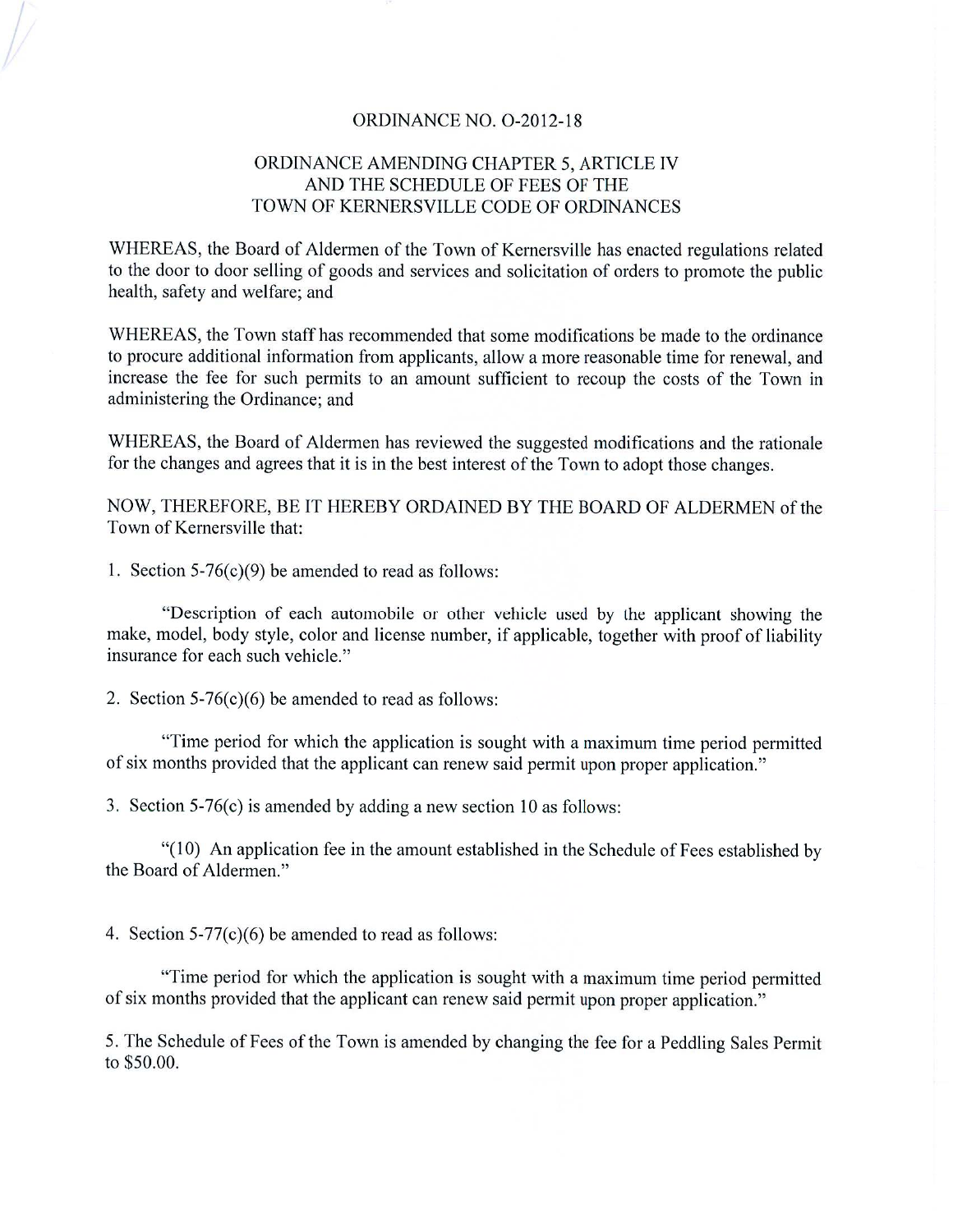6. This amendment shall be effective upon adoption.

This the 4<sup>th</sup> day of September, 2012.

Morgan Dawn H. Morgan, Mayor

Attested to:

 $\ell_{0}$ 

Dale F. Martin, Town Clerk

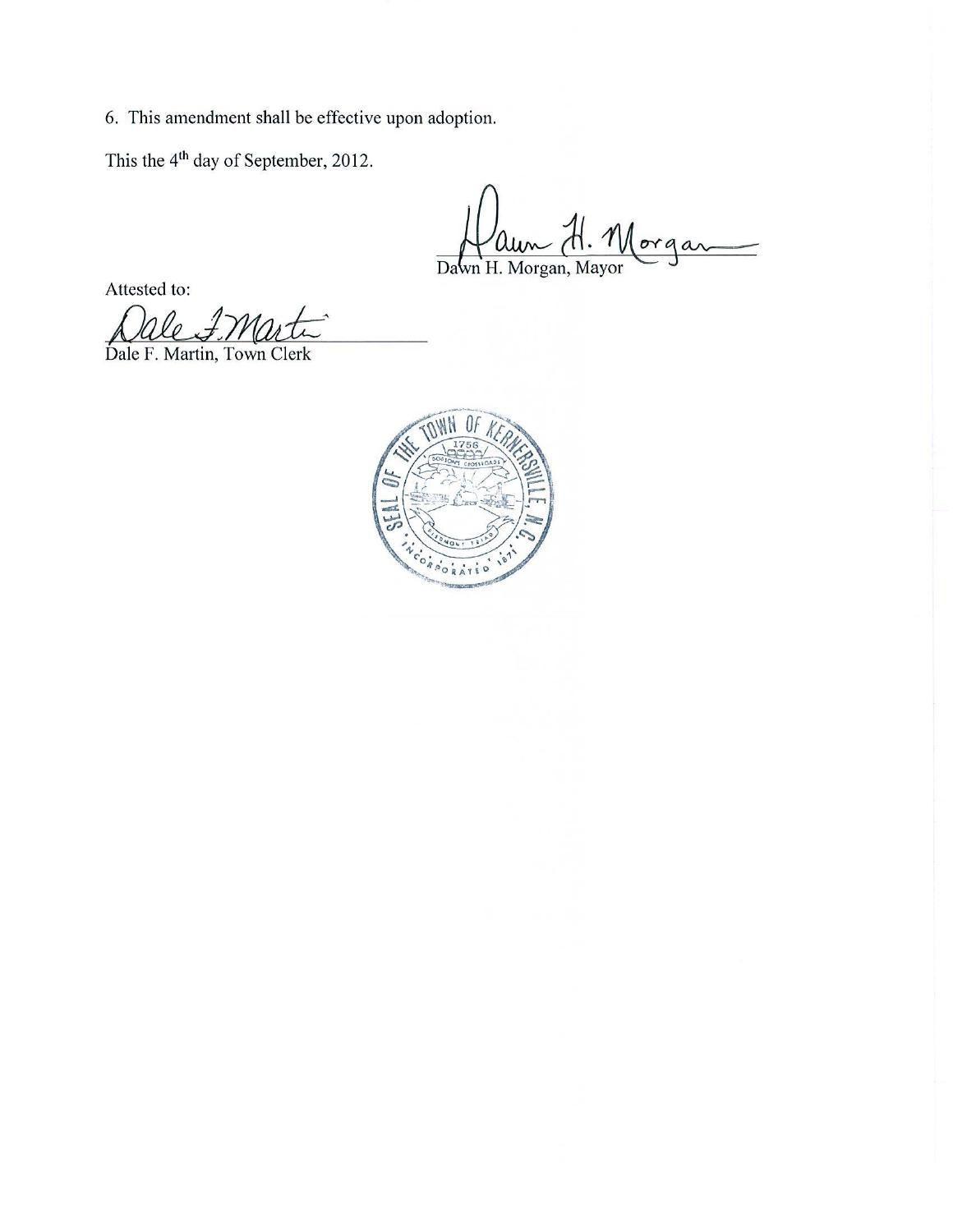#### ORDINANCE NO. O-2001-44

### ORDINANCE REGULATING PEDDLING AND SALES ON STREETS, SIDEWALKS AND PUBLIC AREAS

WHEREAS, the Board of Aldermen of the Town of Kernersville authorizes certain community events such as a New Years Eve Celebration and Halloween festivities to be conducted in the central business district, during which times the streets are closed and public rights of way are used for the various activities undertaken at said events; and

WHEREAS, the Town Board has determined that the existing Town Ordinances do not adequately regulate sales of goods, merchandise and food items on the public rights of way both during such events and on a routine basis; and

WHEREAS, the General Statutes of the State of North Carolina grant the Town the authority to regulate businesses and trades, to regulate solicitation and peddling, and to exercise control over the streets and public rights of way; and

WHEREAS, the Town Board has concluded that it is in the best interest of the Town that certain regulations be adopted to provide reasonable regulations regarding who may sell goods, merchandise or food on the public rights of way, what times such goods merchandise or food may be sold, and the manner in which such sales may be made.

NOW, THEREFORE BE IT HEREBY ORDAINED by the Board of Aldermen of the Town of Kernersville that the Code of Ordinances is amended as follows:

1. Adding Article IV to Chapter 5 as follows:

Article IV. Peddlers and Solicitors

The purpose of this Article is to regulate door to door selling of goods and  $\mathbf{1}$ . services and solicitation of orders therefor and to promote the public health, safety and welfare.

No person shall for commercial purposes sell, or solicit orders for, goods and  $2.$ services by going from door to door or from place to place without prior appointments with the residents or occupants thereof or on the streets or sidewalks or in any public area, without first having obtained a permit from the Town Manager or Town Manager's designee.

Applications for a permit to Peddle or Solicit shall be submitted to the office of 3. the Town Manager or Town Manager's designee on a form available from the office of the Town Manager, and shall include the following information: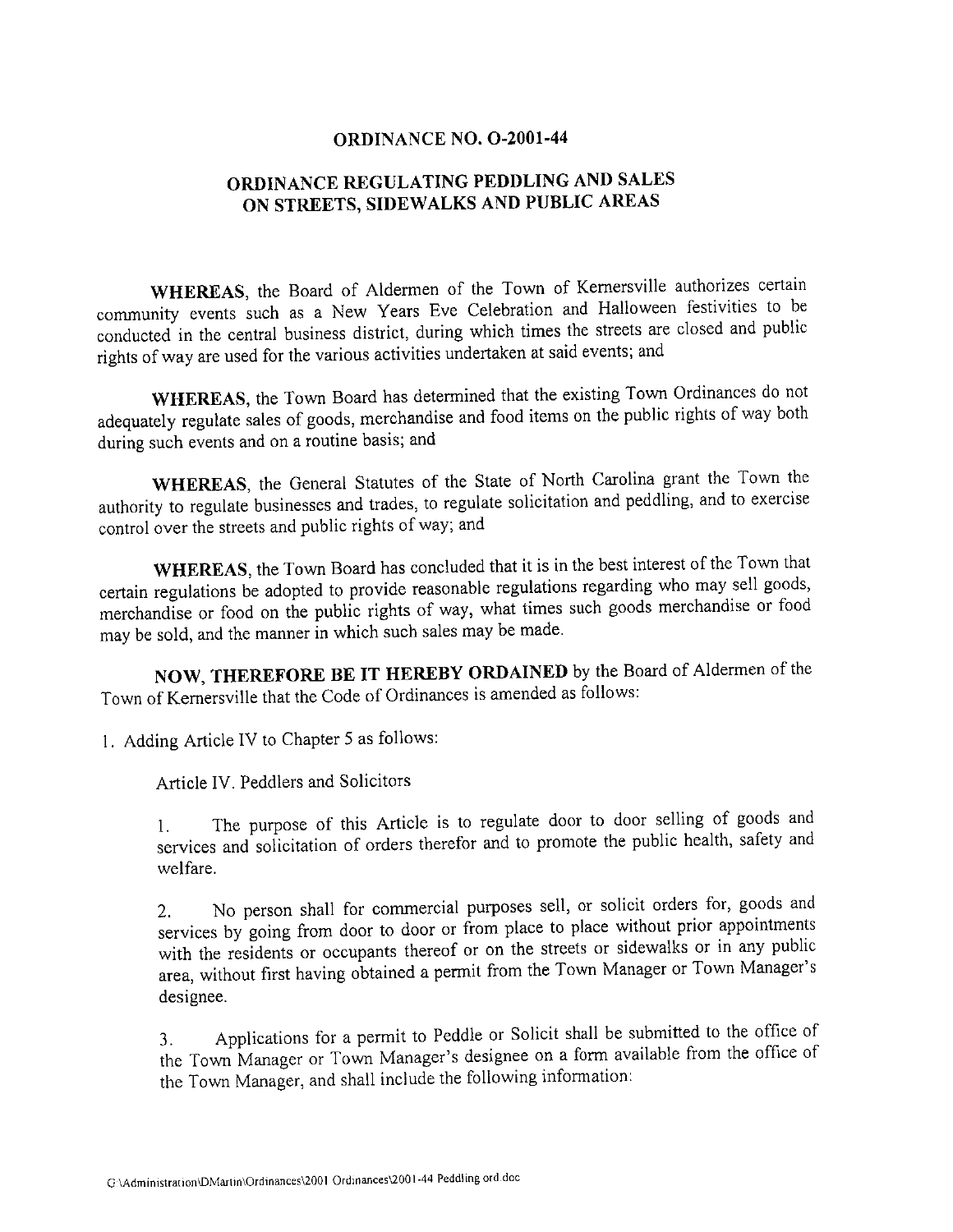- $(a)$ Applicant's full name.
- $(b)$ Permanent address of applicant.
- $(c)$ Temporary address of applicant during solicitation, if applicable.
- Name and address of applicant's employer or the organization or company  $(d)$ with which applicant is associated in connection with peddling or solicitation activity.
- $(e)$ Description of goods or services offered.
- $(f)$ Time period for which the application is sought with a maximum time period permitted of sixty days provided that the applicant can renew said permit upon proper application.
- Statement of any and all crimes of which the applicant has been convicted  $(g)$ or has pleaded no contest to within the past ten years.
- $(h)$ Age, height, weight and other reasonable information required by the Town Manager or Town Manager's designee to ensure proper identification of the person applying for the permit.
- Description of each automobile or other vehicle used by the applicant  $(i)$ showing the make, model, body style, color and license number, if applicable.

4. a. The Town Manager or Town Manager's designee shall deny an application under this Article if the applicant has submitted an incomplete application, has submitted false information, is not permitted by law to engage in the proposed activity for any reason, has been convicted of or pled no contest to any felony charge within the ten years preceding the application date, or has been convicted of or pled no contest to a misdemeanor charge involving theft, fraud, forging, uttering or other crime of like nature or involving moral turpitude within the five years preceding the application date.

b. The Town Manager or Town Manager's designee shall approve or deny the application within three (3) days of receipt of the application.

c. If a designee of the Town Manager shall make the determination regarding permit issuance, anyone denied such a permit shall have the right to file an appeal to the Town Manager. Any such appeal must be filed within ten days of the denial.

d. The determination of the Town Manager is final.

5. Permits shall include the applicants full name; permanent address; temporary address, if any; types of goods or services offered for sale; name of employer or firm or organization with which applicant is associated; the period for which the permit is valid; and a statement that issuance of the permit does not constitute in any manner an endorsement by the Town regarding the goods or services sold or offered.

6. Applicants shall display the permit on their person or upon a booth, whichever is applicable, during all peddling or solicitation.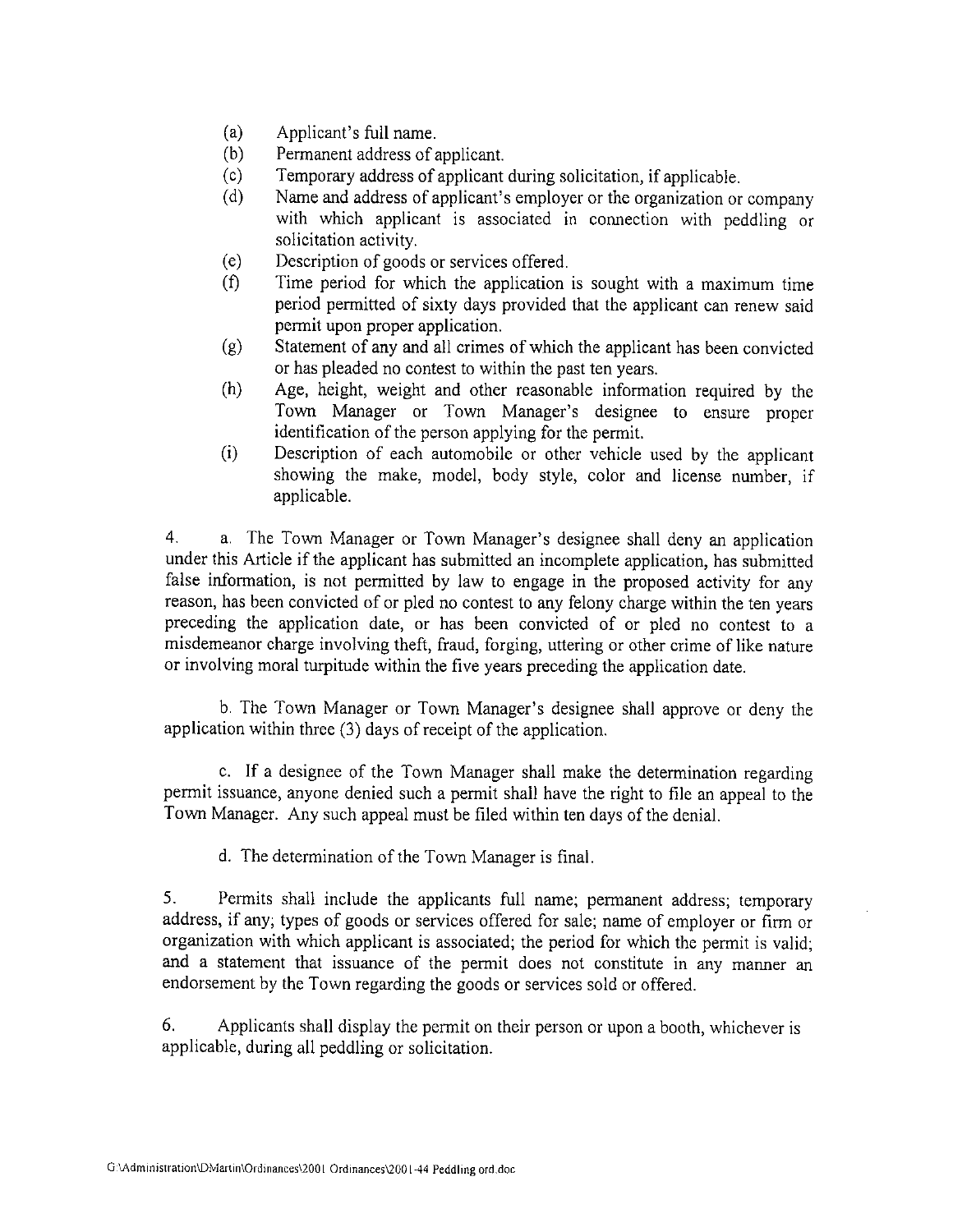Peddling or solicitation is prohibited between the hours of 9:00 P.M. and 9:00  $7<sub>1</sub>$ A.M. unless the vending is part of a special event, in which case the vending may take place as permitted by the entity having control of said event.

Adding Article VI to Chapter 16 as follows:  $2^{1}$ 

Article VI. Selling on Streets or Sidewalks Prohibited.

1. Except during special community events as specifically authorized herein or during the Spring Folly as authorized in Chapter 5, it shall be unlawful to display, store, sell or offer for sale any goods, wares, merchandise or any other tangible items on any street, sidewalk or public right of way within the city. Goods, wares and merchandise shall include but not be limited to fruits, vegetables, farm products, dairy products, fish, game, poultry, meat, plants, flowers, appliances, wearing apparel, jewelry, art work, cosmetics and beauty aids, health products, medicines, household products or furnishings, and food, confections or drinks of any kind, whether or not for immediate consumption. Sidewalk means all that area legally open to public use as a pedestrian public way between the curb line and the legal building line of the abutting property.

a. The Board of Aldermen of the Town shall have the authority to authorize  $2.$ special events during which certain streets designated in said authorization may be closed and certain public areas, parks and sidewalks designated in said authorization may be utilised for the special event. All such special events shall be sponsored or co-sponsored by the Town. The Town may designate a nonprofit organization as the agency to conduct such special events. In the event a nonprofit organization is so designated, then said organization shall be responsible for the administration and control of the event and only those participants specifically authorized by the designated organization shall be entitled to participate in the special event without the restricttions imposed by this Article. A nonprofit organization conducting such a special event may be designated as the Town Manager's designee for the purpose of issuing vendor permits as required by Article IV of Chapter V of this Code.

b. No sale of any goods, wares or merchandise as defined herein shall be permitted within the area designated for the special event except as authorized by the designated organization and subject to the reasonable controls adopted by said organization or the Town. The designated organization may request and the Board of Aldermen may permit a charge to vendors of a fee for the right to participate in the special event. All vendors shall be required to procure a permit for peddling as required by Article IV of Chapter V of this Code.

c. Any vendor or peddler at any special event who sells food or food products subject to the regulation of the Forsyth County Health Department shall comply with any and all applicable regulations of the Forsyth County Health Department.

d. Special community events shall be designated by the Board of Aldermen by resolution and the resolution shall include the following information:

> Dates, times and the location for the special event.  $1.$